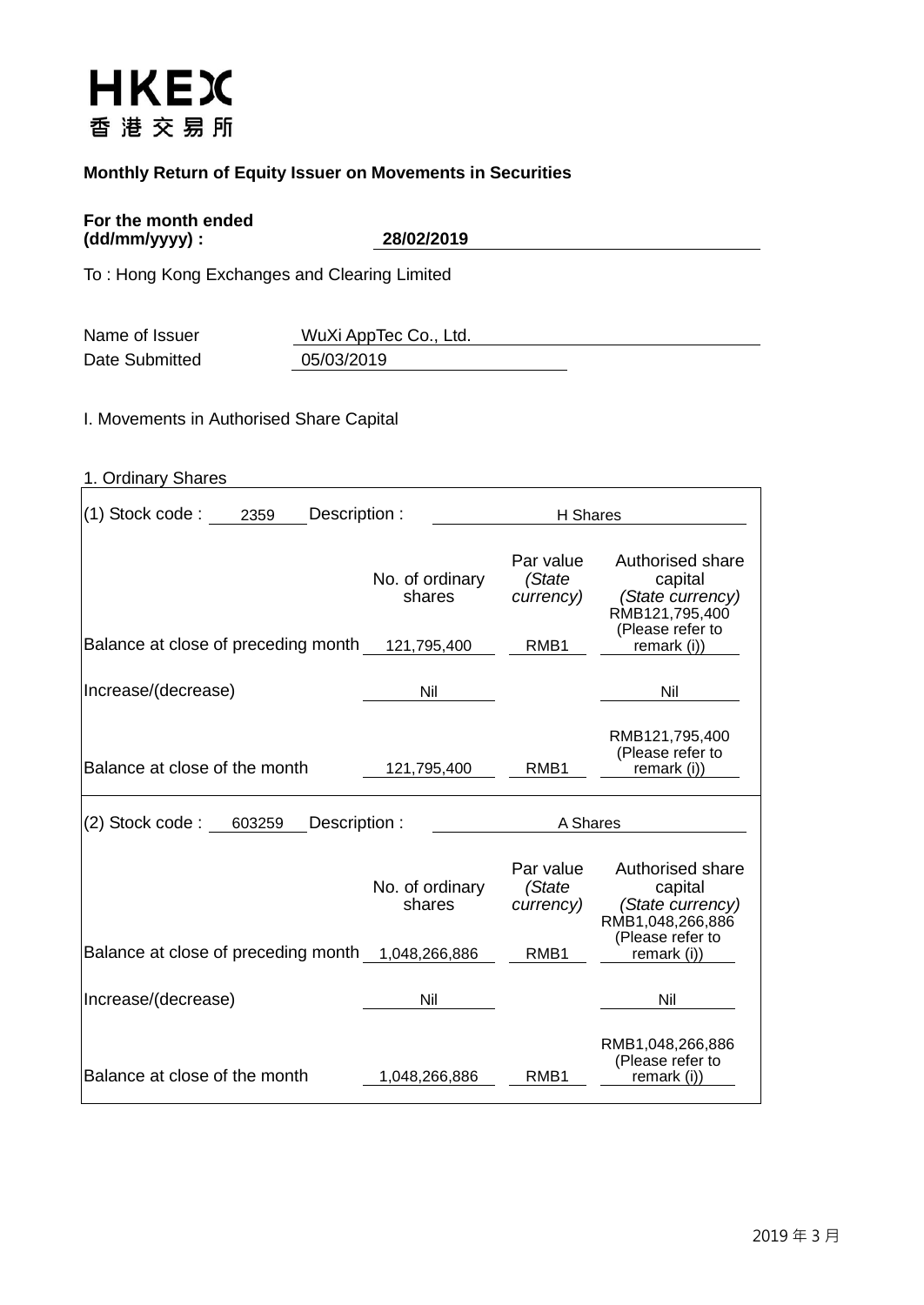#### 2. Preference Shares

| Stock code:<br>N/A                  | Description :                  |                                  |                                                 |  |  |  |  |
|-------------------------------------|--------------------------------|----------------------------------|-------------------------------------------------|--|--|--|--|
|                                     | No. of<br>preference<br>shares | Par value<br>(State<br>currency) | Authorised share<br>capital<br>(State currency) |  |  |  |  |
| Balance at close of preceding month |                                |                                  |                                                 |  |  |  |  |
| Increase/(decrease)                 |                                |                                  |                                                 |  |  |  |  |
| Balance at close of the month       |                                |                                  |                                                 |  |  |  |  |

# 3. Other Classes of Shares

| Stock code:                         | N/A | Description : |                                      |                                  |                                                 |
|-------------------------------------|-----|---------------|--------------------------------------|----------------------------------|-------------------------------------------------|
|                                     |     |               | No. of other<br>classes of<br>shares | Par value<br>(State<br>currency) | Authorised share<br>capital<br>(State currency) |
| Balance at close of preceding month |     |               |                                      |                                  |                                                 |
| Increase/(decrease)                 |     |               |                                      |                                  |                                                 |
| Balance at close of the month       |     |               |                                      |                                  |                                                 |

Total authorised share capital at the end of the month *(State* 

*currency)* : RMB1,170,062,286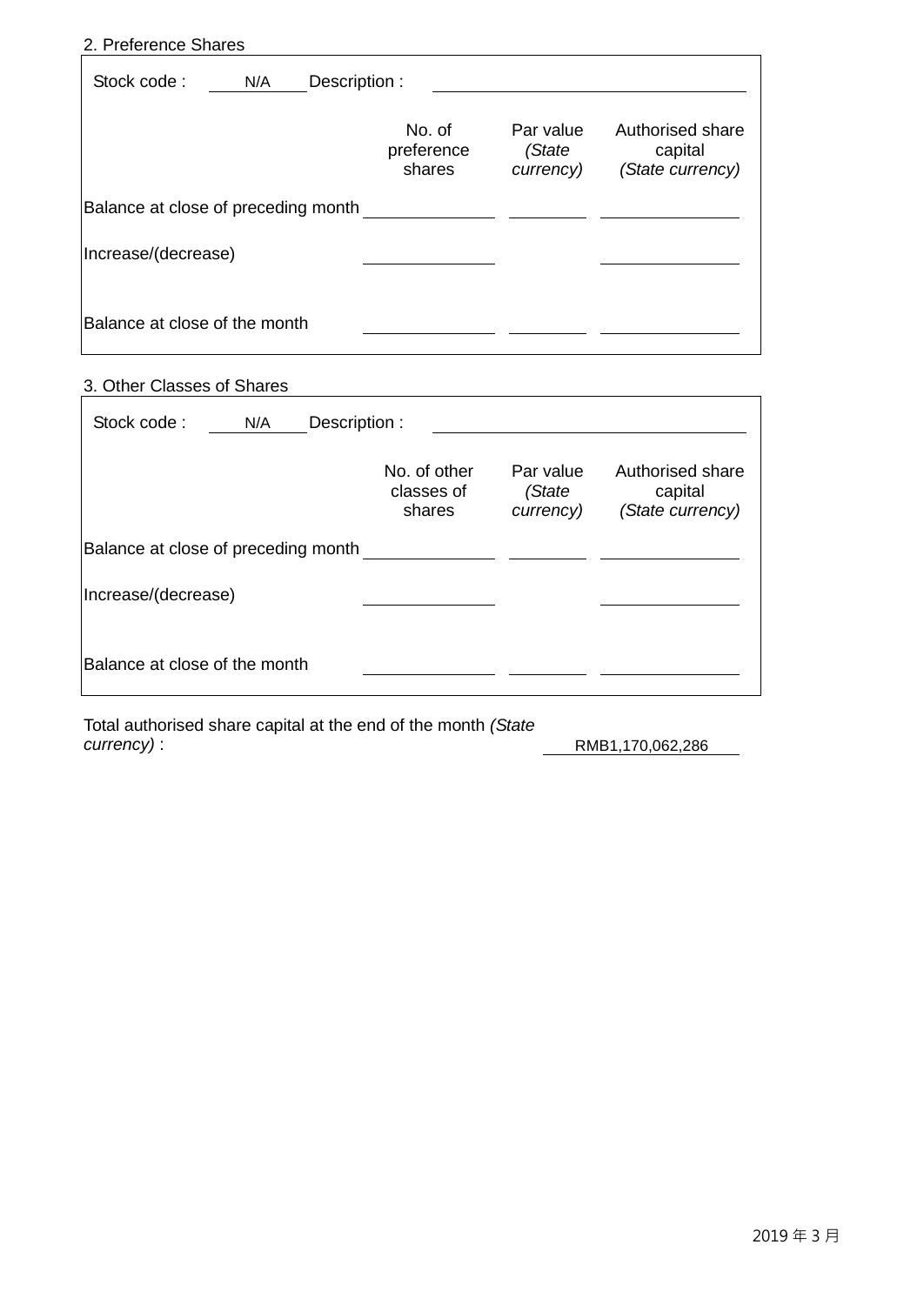II. Movements in Issued Share Capital

|                                         | No. of ordinary shares<br>2) |               | No of preference<br>shares | No. of other<br>classes of shares |
|-----------------------------------------|------------------------------|---------------|----------------------------|-----------------------------------|
| Balance at close of                     |                              |               |                            |                                   |
| preceding month<br>Increase/ (decrease) | 121,795,400                  | 1,048,266,886 |                            |                                   |
| during the month                        |                              |               |                            |                                   |
| Balance at close of<br>the month        | 121,795,400                  | 1,048,266,886 |                            |                                   |

## III. Details of Movements in Issued Share Capital

Share Options (under Share Option Schemes of the Issuer)

| Particulars of<br>share option                    |         |                           |                                |                   |                               | No. of new shares of No. of new shares of<br>issuer issued during issuer which may be |
|---------------------------------------------------|---------|---------------------------|--------------------------------|-------------------|-------------------------------|---------------------------------------------------------------------------------------|
| scheme<br>including EGM                           |         |                           |                                |                   | the month pursuant<br>thereto | issued pursuant<br>thereto as at close of                                             |
| approval date                                     |         | Movement during the month |                                |                   |                               | the month                                                                             |
| (dd/mm/yyyy) and                                  |         |                           |                                |                   |                               |                                                                                       |
| class of shares                                   |         |                           |                                |                   |                               |                                                                                       |
| issuable                                          | Granted | Exercised                 | Cancelled                      | Lapsed            |                               |                                                                                       |
| 1. Restricted                                     |         |                           |                                |                   |                               |                                                                                       |
| Shares and                                        |         |                           |                                |                   |                               |                                                                                       |
| <b>Stock Option</b>                               |         |                           |                                |                   |                               |                                                                                       |
| <b>Incentive Plan</b>                             |         |                           |                                |                   |                               |                                                                                       |
| of 2018 (22/8/                                    |         |                           |                                |                   |                               |                                                                                       |
| 2018) Restricted                                  |         |                           |                                |                   |                               |                                                                                       |
| A Shares                                          | Nil     | Nil                       | Nil                            | Nil               | Nil                           | 1,771,400                                                                             |
| (Note 1)                                          |         |                           |                                |                   |                               |                                                                                       |
|                                                   |         |                           |                                |                   |                               |                                                                                       |
| 2. N/A                                            |         |                           |                                |                   |                               |                                                                                       |
|                                                   |         |                           |                                |                   |                               |                                                                                       |
|                                                   |         |                           |                                |                   |                               |                                                                                       |
|                                                   |         |                           |                                |                   |                               |                                                                                       |
|                                                   |         |                           |                                |                   |                               |                                                                                       |
| shares                                            |         |                           |                                |                   |                               |                                                                                       |
| (Note 1)                                          |         |                           |                                |                   |                               |                                                                                       |
|                                                   |         |                           |                                |                   |                               |                                                                                       |
| 3. N/A                                            |         |                           |                                |                   |                               |                                                                                       |
|                                                   |         |                           |                                |                   |                               |                                                                                       |
|                                                   |         |                           |                                |                   |                               |                                                                                       |
|                                                   |         |                           |                                |                   |                               |                                                                                       |
|                                                   |         |                           |                                |                   |                               |                                                                                       |
| shares                                            |         |                           |                                |                   |                               |                                                                                       |
| (Note 1)                                          |         |                           |                                |                   |                               |                                                                                       |
|                                                   |         |                           | Total A. (Ordinary shares) Nil |                   |                               |                                                                                       |
|                                                   |         |                           | (Preference shares) Nil        |                   |                               |                                                                                       |
|                                                   |         |                           |                                | (Other class) Nil |                               |                                                                                       |
| Total funds raised during the month from exercise |         |                           |                                |                   |                               |                                                                                       |
| of options (State currency)                       |         |                           | Nil                            |                   |                               |                                                                                       |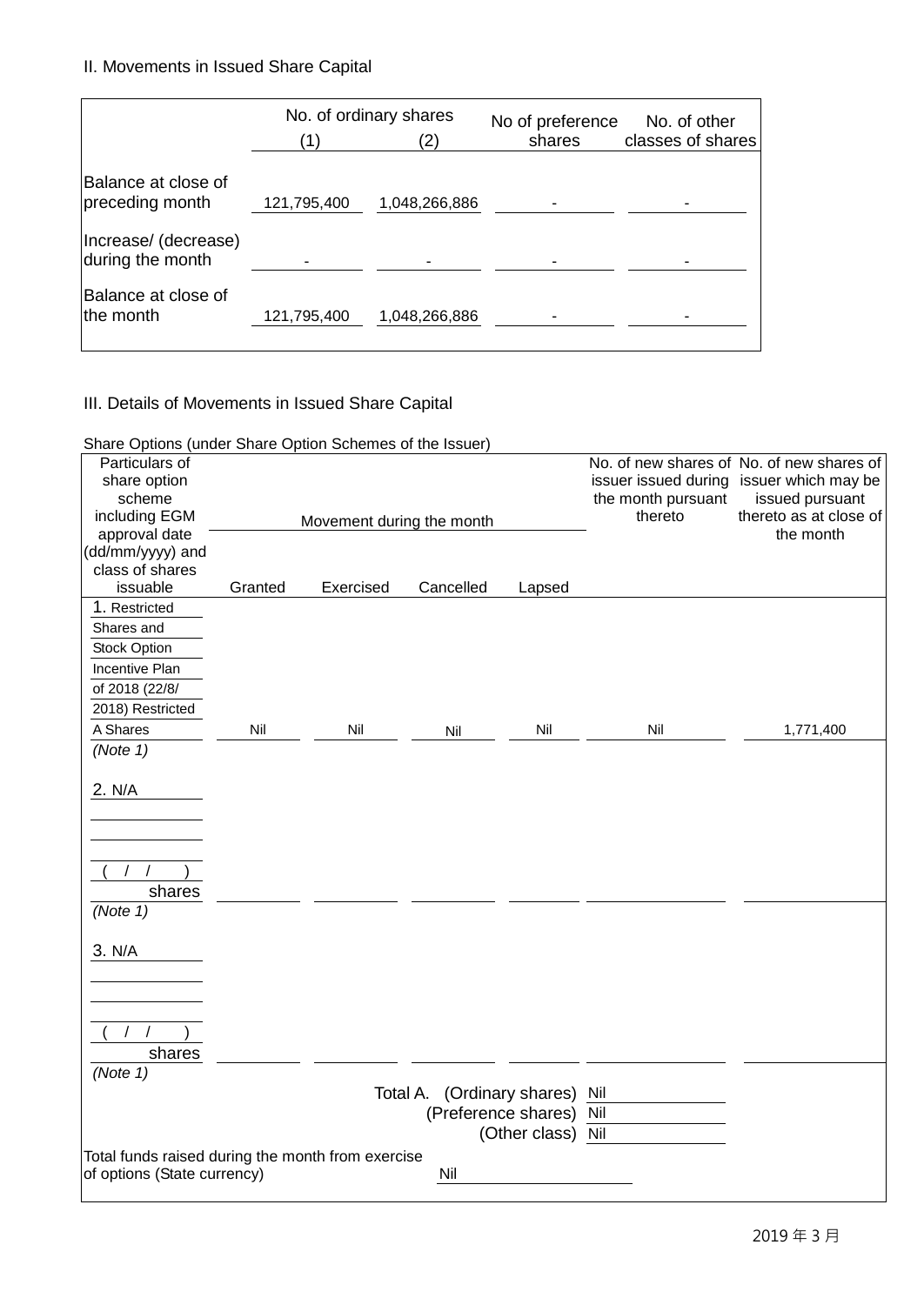| Warrants to Issue Shares of the Issuer which are to be Listed                                   |                                 |                                                                                                                       |                                  |                                                  |                                                                                           |                                                                                                                   |
|-------------------------------------------------------------------------------------------------|---------------------------------|-----------------------------------------------------------------------------------------------------------------------|----------------------------------|--------------------------------------------------|-------------------------------------------------------------------------------------------|-------------------------------------------------------------------------------------------------------------------|
| Description of warrants<br>(Date of expiry - dd/mm/yyyy)                                        | Currency<br>of nominal<br>value | Nominal value<br>at close of<br>preceding<br>month                                                                    | Exercised<br>during the<br>month | Nominal value<br>at close of the<br>month        | No. of new<br>shares of<br>issuer<br>issued<br>during the<br>month<br>pursuant<br>thereto | No. of new<br>shares of<br>issuer which<br>may be<br>issued<br>pursuant<br>thereto as at<br>close of the<br>month |
| 1. N/A                                                                                          |                                 |                                                                                                                       |                                  |                                                  |                                                                                           |                                                                                                                   |
|                                                                                                 |                                 |                                                                                                                       |                                  |                                                  |                                                                                           |                                                                                                                   |
|                                                                                                 |                                 |                                                                                                                       |                                  |                                                  |                                                                                           |                                                                                                                   |
| $1/2$ )<br>Stock code (if listed)<br>Class of shares<br>issuable (Note 1)<br>Subscription price |                                 | <u> 1989 - Johann Barn, mars an t-Amerikaansk politiker (</u>                                                         |                                  |                                                  |                                                                                           |                                                                                                                   |
| EGM approval date                                                                               |                                 |                                                                                                                       |                                  |                                                  |                                                                                           |                                                                                                                   |
| (if applicable)                                                                                 |                                 |                                                                                                                       |                                  |                                                  |                                                                                           |                                                                                                                   |
| (dd/mm/yyyy)                                                                                    | (11)                            |                                                                                                                       |                                  |                                                  |                                                                                           |                                                                                                                   |
| 2. N/A                                                                                          |                                 |                                                                                                                       |                                  |                                                  |                                                                                           |                                                                                                                   |
|                                                                                                 |                                 |                                                                                                                       |                                  |                                                  |                                                                                           |                                                                                                                   |
|                                                                                                 |                                 |                                                                                                                       |                                  |                                                  |                                                                                           |                                                                                                                   |
| 1/                                                                                              |                                 |                                                                                                                       |                                  |                                                  |                                                                                           |                                                                                                                   |
| Class of shares<br>issuable (Note 1)                                                            |                                 |                                                                                                                       |                                  |                                                  |                                                                                           |                                                                                                                   |
| Subscription price                                                                              |                                 |                                                                                                                       |                                  |                                                  |                                                                                           |                                                                                                                   |
| EGM approval date<br>(if applicable)                                                            |                                 |                                                                                                                       |                                  |                                                  |                                                                                           |                                                                                                                   |
| (dd/mm/yyyy)                                                                                    |                                 |                                                                                                                       |                                  |                                                  |                                                                                           |                                                                                                                   |
| 3. N/A                                                                                          |                                 |                                                                                                                       |                                  |                                                  |                                                                                           |                                                                                                                   |
|                                                                                                 |                                 |                                                                                                                       |                                  |                                                  |                                                                                           |                                                                                                                   |
|                                                                                                 |                                 |                                                                                                                       |                                  |                                                  |                                                                                           |                                                                                                                   |
| $\sqrt{ }$<br>$\sqrt{2}$<br>Class of shares                                                     |                                 |                                                                                                                       |                                  |                                                  |                                                                                           |                                                                                                                   |
| issuable (Note 1)                                                                               |                                 |                                                                                                                       |                                  |                                                  |                                                                                           |                                                                                                                   |
| Subscription price                                                                              |                                 |                                                                                                                       |                                  |                                                  |                                                                                           |                                                                                                                   |
| EGM approval date                                                                               |                                 |                                                                                                                       |                                  |                                                  |                                                                                           |                                                                                                                   |
| (if applicable)<br>(dd/mm/yyyy)                                                                 |                                 | (11)                                                                                                                  |                                  |                                                  |                                                                                           |                                                                                                                   |
| 4. N/A<br><u> 1980 - Jan Alexandria (</u>                                                       |                                 |                                                                                                                       |                                  |                                                  |                                                                                           |                                                                                                                   |
|                                                                                                 |                                 |                                                                                                                       |                                  |                                                  |                                                                                           |                                                                                                                   |
|                                                                                                 |                                 |                                                                                                                       |                                  |                                                  |                                                                                           |                                                                                                                   |
| $1/2$ )                                                                                         |                                 |                                                                                                                       |                                  |                                                  |                                                                                           |                                                                                                                   |
|                                                                                                 |                                 |                                                                                                                       |                                  |                                                  |                                                                                           |                                                                                                                   |
| Class of shares                                                                                 |                                 |                                                                                                                       |                                  |                                                  |                                                                                           |                                                                                                                   |
| issuable (Note 1)<br>Subscription price                                                         |                                 | <u> 1989 - Johann Barbara, martin amerikan basar dan basa dan basa dan basa dalam basa dalam basa dalam basa dala</u> |                                  |                                                  |                                                                                           |                                                                                                                   |
| EGM approval date                                                                               |                                 |                                                                                                                       |                                  |                                                  |                                                                                           |                                                                                                                   |
| (if applicable)                                                                                 |                                 |                                                                                                                       |                                  |                                                  |                                                                                           |                                                                                                                   |
| (dd/mm/yyyy)                                                                                    | (1)                             |                                                                                                                       |                                  |                                                  |                                                                                           |                                                                                                                   |
|                                                                                                 |                                 | Total B.                                                                                                              |                                  |                                                  |                                                                                           |                                                                                                                   |
|                                                                                                 |                                 |                                                                                                                       |                                  | (Ordinary shares) Nil<br>(Preference shares) Nil |                                                                                           |                                                                                                                   |
|                                                                                                 |                                 |                                                                                                                       |                                  | (Other class) Nil                                |                                                                                           |                                                                                                                   |
|                                                                                                 |                                 |                                                                                                                       |                                  |                                                  |                                                                                           |                                                                                                                   |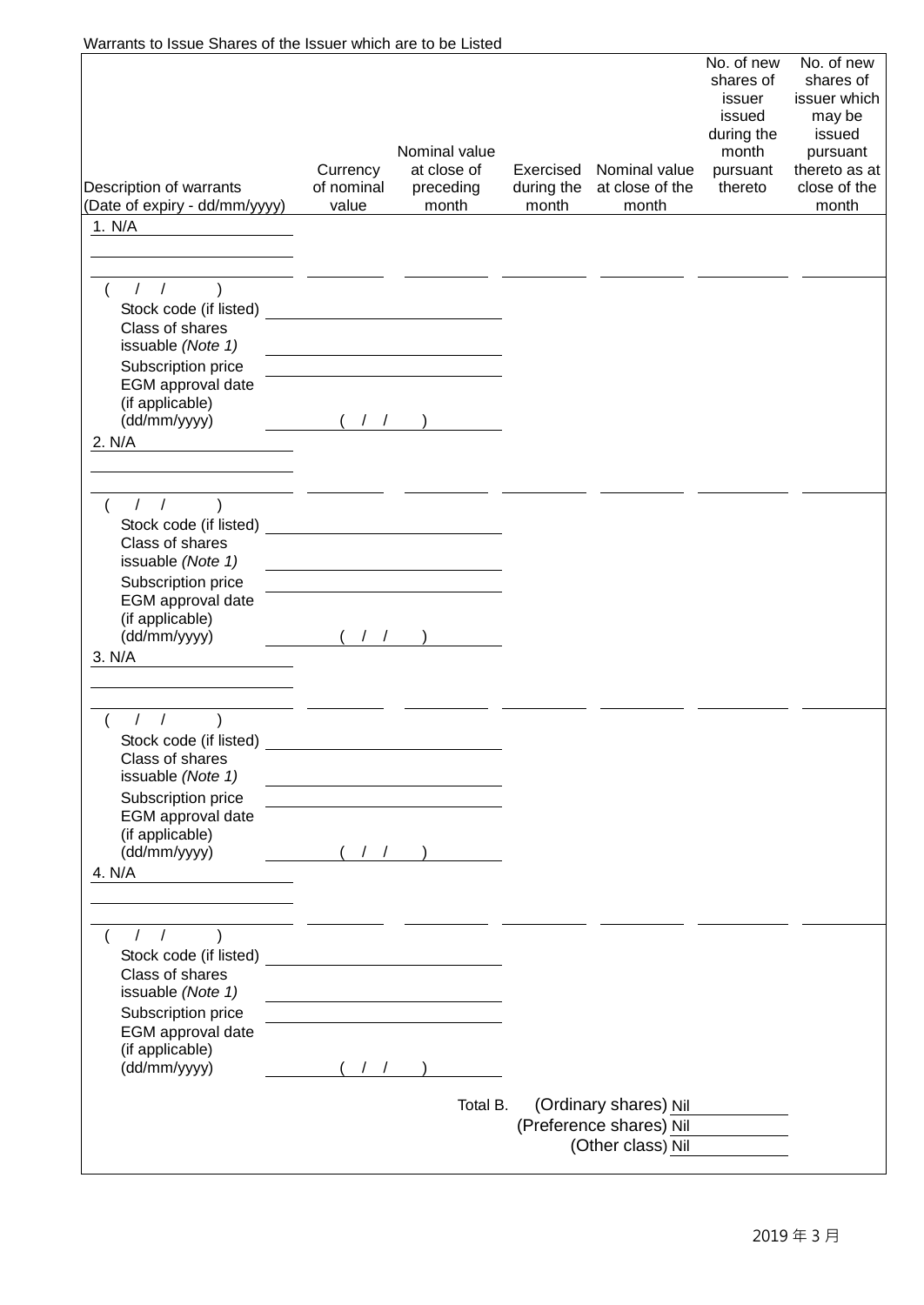| Convertibles (i.e. Convertible into Shares of the Issuer which are to be Listed)     |                                      |                                             |                                  |                                    |                                                                                           |                                                                                                                   |
|--------------------------------------------------------------------------------------|--------------------------------------|---------------------------------------------|----------------------------------|------------------------------------|-------------------------------------------------------------------------------------------|-------------------------------------------------------------------------------------------------------------------|
| Class and description                                                                | Currency of<br>amount<br>outstanding | Amount at<br>close of<br>preceding<br>month | Converted<br>during the<br>month | Amount at<br>close of the<br>month | No. of new<br>shares of<br>issuer<br>issued<br>during the<br>month<br>pursuant<br>thereto | No. of new<br>shares of<br>issuer which<br>may be<br>issued<br>pursuant<br>thereto as at<br>close of the<br>month |
| 1. N/A                                                                               |                                      |                                             |                                  |                                    |                                                                                           |                                                                                                                   |
|                                                                                      |                                      |                                             |                                  |                                    |                                                                                           |                                                                                                                   |
|                                                                                      |                                      |                                             |                                  |                                    |                                                                                           |                                                                                                                   |
|                                                                                      |                                      |                                             |                                  |                                    |                                                                                           |                                                                                                                   |
| Stock code (if listed)<br>Class of shares<br>issuable (Note 1)<br>Subscription price |                                      |                                             |                                  |                                    |                                                                                           |                                                                                                                   |
| EGM approval date<br>(if applicable)<br>(dd/mm/yyyy))                                |                                      |                                             |                                  |                                    |                                                                                           |                                                                                                                   |
| 2. N/A                                                                               |                                      |                                             |                                  |                                    |                                                                                           |                                                                                                                   |
|                                                                                      |                                      |                                             |                                  |                                    |                                                                                           |                                                                                                                   |
|                                                                                      |                                      |                                             |                                  |                                    |                                                                                           |                                                                                                                   |
|                                                                                      |                                      |                                             |                                  |                                    |                                                                                           |                                                                                                                   |
| Stock code (if listed)<br>Class of shares                                            |                                      |                                             |                                  |                                    |                                                                                           |                                                                                                                   |
| issuable (Note 1)                                                                    |                                      |                                             |                                  |                                    |                                                                                           |                                                                                                                   |
| Subscription price                                                                   |                                      |                                             |                                  |                                    |                                                                                           |                                                                                                                   |
| EGM approval date                                                                    |                                      |                                             |                                  |                                    |                                                                                           |                                                                                                                   |
| (if applicable)<br>(dd/mm/yyyy)                                                      |                                      |                                             |                                  |                                    |                                                                                           |                                                                                                                   |
| 3. N/A                                                                               |                                      |                                             |                                  |                                    |                                                                                           |                                                                                                                   |
|                                                                                      |                                      |                                             |                                  |                                    |                                                                                           |                                                                                                                   |
|                                                                                      |                                      |                                             |                                  |                                    |                                                                                           |                                                                                                                   |
|                                                                                      |                                      |                                             |                                  |                                    |                                                                                           |                                                                                                                   |
| Stock code (if listed)                                                               |                                      |                                             |                                  |                                    |                                                                                           |                                                                                                                   |
| Class of shares                                                                      |                                      |                                             |                                  |                                    |                                                                                           |                                                                                                                   |
| issuable (Note 1)<br>Subscription price                                              |                                      |                                             |                                  |                                    |                                                                                           |                                                                                                                   |
| EGM approval date                                                                    |                                      |                                             |                                  |                                    |                                                                                           |                                                                                                                   |
| (if applicable)                                                                      |                                      |                                             |                                  |                                    |                                                                                           |                                                                                                                   |
| (dd/mm/yyyy)                                                                         | (11)                                 |                                             |                                  |                                    |                                                                                           |                                                                                                                   |
| 4. N/A                                                                               |                                      |                                             |                                  |                                    |                                                                                           |                                                                                                                   |
|                                                                                      |                                      |                                             |                                  |                                    |                                                                                           |                                                                                                                   |
|                                                                                      |                                      |                                             |                                  |                                    |                                                                                           |                                                                                                                   |
| Stock code (if listed)                                                               |                                      |                                             |                                  |                                    |                                                                                           |                                                                                                                   |
| Class of shares                                                                      |                                      |                                             |                                  |                                    |                                                                                           |                                                                                                                   |
| issuable (Note 1)                                                                    |                                      |                                             |                                  |                                    |                                                                                           |                                                                                                                   |
| Subscription price                                                                   |                                      |                                             |                                  |                                    |                                                                                           |                                                                                                                   |
| EGM approval date<br>(if applicable)                                                 |                                      |                                             |                                  |                                    |                                                                                           |                                                                                                                   |
| (dd/mm/yyyy)                                                                         | $($ / $/$                            |                                             |                                  |                                    |                                                                                           |                                                                                                                   |
|                                                                                      |                                      |                                             | Total C. (Ordinary shares) Nil   |                                    |                                                                                           |                                                                                                                   |
|                                                                                      |                                      |                                             |                                  | (Preference shares) Nil            |                                                                                           |                                                                                                                   |
|                                                                                      |                                      |                                             |                                  | (Other class) Nil                  |                                                                                           |                                                                                                                   |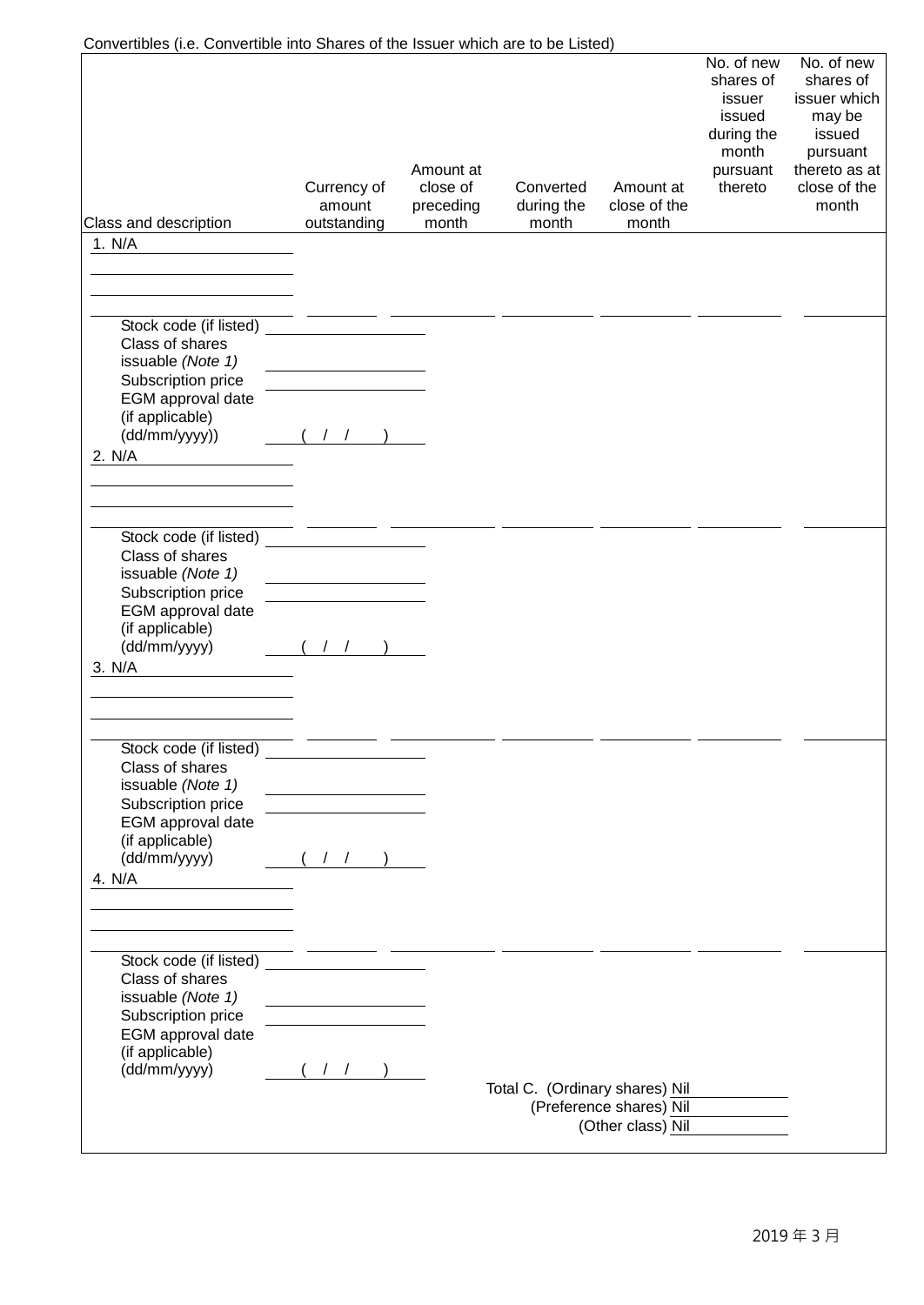| Arry other Agreements of Arrangements to issue Shares of the issuer which are to be Listed, including<br>Options (other than under Share Option Schemes) |                                                                               |                                                                                                       |
|----------------------------------------------------------------------------------------------------------------------------------------------------------|-------------------------------------------------------------------------------|-------------------------------------------------------------------------------------------------------|
| Full particulars including EGM approval date (dd/mm/yyyy),<br>if applicable, and class of shares issuable:                                               | No. of new shares<br>of issuer issued<br>during the month<br>pursuant thereto | No. of new shares of<br>issuer which may be<br>issued pursuant<br>thereto as at close of<br>the month |
| 1. N/A                                                                                                                                                   |                                                                               |                                                                                                       |
|                                                                                                                                                          |                                                                               |                                                                                                       |
|                                                                                                                                                          |                                                                               |                                                                                                       |
| shares (Note 1)                                                                                                                                          |                                                                               |                                                                                                       |
|                                                                                                                                                          |                                                                               |                                                                                                       |
| 2.<br>N/A                                                                                                                                                |                                                                               |                                                                                                       |
|                                                                                                                                                          |                                                                               |                                                                                                       |
|                                                                                                                                                          |                                                                               |                                                                                                       |
|                                                                                                                                                          |                                                                               |                                                                                                       |
| shares (Note 1)                                                                                                                                          |                                                                               |                                                                                                       |
| 3.<br>N/A                                                                                                                                                |                                                                               |                                                                                                       |
|                                                                                                                                                          |                                                                               |                                                                                                       |
|                                                                                                                                                          |                                                                               |                                                                                                       |
|                                                                                                                                                          |                                                                               |                                                                                                       |
| shares (Note 1)                                                                                                                                          |                                                                               |                                                                                                       |
|                                                                                                                                                          |                                                                               |                                                                                                       |
| Total D.<br>(Ordinary shares)                                                                                                                            | Nil                                                                           |                                                                                                       |
| (Preference shares)                                                                                                                                      | Nil<br>Nil                                                                    |                                                                                                       |
| (Other class)                                                                                                                                            |                                                                               |                                                                                                       |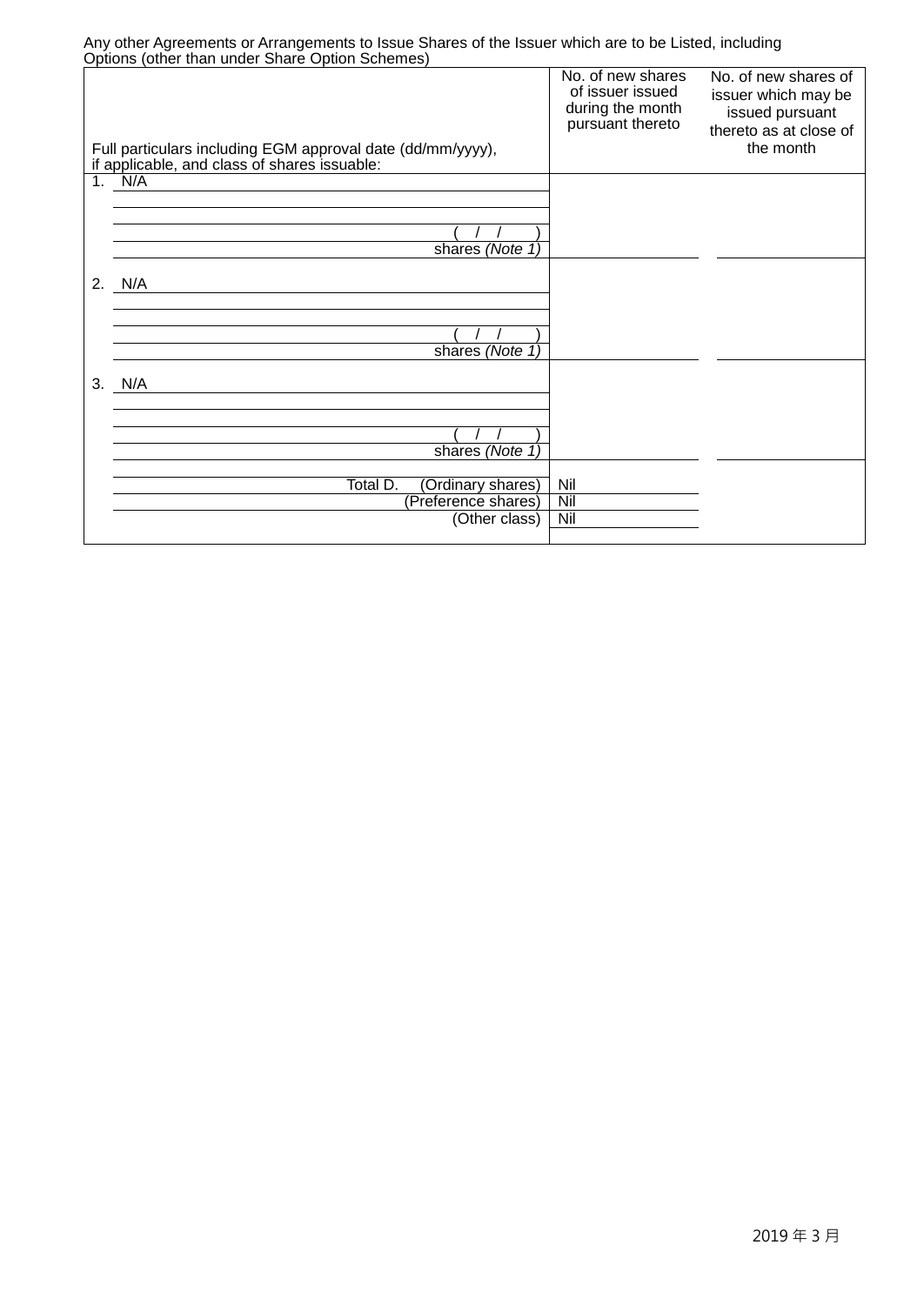|    | Other Movements in Issued Share Capital |            |                          |                                                     |           |                                               |                                                                                           |                                                                                                                   |
|----|-----------------------------------------|------------|--------------------------|-----------------------------------------------------|-----------|-----------------------------------------------|-------------------------------------------------------------------------------------------|-------------------------------------------------------------------------------------------------------------------|
|    |                                         |            |                          |                                                     |           |                                               | No. of new<br>shares of<br>issuer<br>issued<br>during the<br>month<br>pursuant<br>thereto | No. of new<br>shares of<br>issuer which<br>may be<br>issued<br>pursuant<br>thereto as at<br>close of the<br>month |
|    | Type of Issue                           |            |                          |                                                     |           |                                               |                                                                                           |                                                                                                                   |
|    |                                         |            |                          | <b>Class</b><br>οf<br>shares<br>issuable (Note 1)   |           |                                               |                                                                                           |                                                                                                                   |
| 1. | <b>Rights issue</b>                     | At price : | <b>State</b><br>currency | Issue and allotment<br>date: (dd/mm/yyyy)           |           | (11)                                          |                                                                                           |                                                                                                                   |
|    |                                         |            |                          | EGM approval date:<br>(dd/mm/yyyy)                  | $($ / $/$ | $\rightarrow$                                 |                                                                                           |                                                                                                                   |
|    |                                         |            |                          |                                                     |           |                                               | N/A                                                                                       |                                                                                                                   |
|    |                                         |            |                          |                                                     |           |                                               |                                                                                           |                                                                                                                   |
|    |                                         |            |                          | Class<br>οf<br>shares<br>issuable (Note 1)          |           |                                               |                                                                                           |                                                                                                                   |
| 2. | Open offer                              | At price:  | <b>State</b><br>currency | Issue and allotment<br>date: (dd/mm/yyyy)           |           | (11)                                          |                                                                                           |                                                                                                                   |
|    |                                         |            |                          | EGM approval date:<br>(dd/mm/yyyy)                  | $($ / $/$ | $\left( \begin{array}{c} \end{array} \right)$ |                                                                                           |                                                                                                                   |
|    |                                         |            |                          |                                                     |           |                                               | N/A                                                                                       |                                                                                                                   |
|    |                                         |            |                          | Class<br>οf<br>shares                               |           |                                               |                                                                                           |                                                                                                                   |
|    |                                         |            |                          | issuable (Note 1)                                   |           |                                               |                                                                                           |                                                                                                                   |
| 3. | Placing                                 | At price:  | <b>State</b><br>currency | Issue and allotment $( / / )$<br>date: (dd/mm/yyyy) |           |                                               |                                                                                           |                                                                                                                   |
|    |                                         |            |                          | EGM approval date:<br>(dd/mm/yyyy)                  | $($ / /   | $\rightarrow$                                 |                                                                                           |                                                                                                                   |
|    |                                         |            |                          |                                                     |           |                                               | N/A                                                                                       |                                                                                                                   |
|    |                                         |            |                          |                                                     |           |                                               |                                                                                           |                                                                                                                   |
|    |                                         |            |                          | Class<br>of<br>shares<br>issuable (Note 1)          |           |                                               |                                                                                           |                                                                                                                   |
| 4. | Bonus issue                             |            |                          | Issue and allotment<br>date: (dd/mm/yyyy)           | $($ / /   | $\left( \begin{array}{c} \end{array} \right)$ |                                                                                           |                                                                                                                   |
|    |                                         |            |                          | EGM approval date:<br>(dd/mm/yyyy)                  | $($ / /   | $\rightarrow$                                 |                                                                                           |                                                                                                                   |
|    |                                         |            |                          |                                                     |           |                                               | N/A                                                                                       |                                                                                                                   |
|    |                                         |            |                          |                                                     |           |                                               |                                                                                           |                                                                                                                   |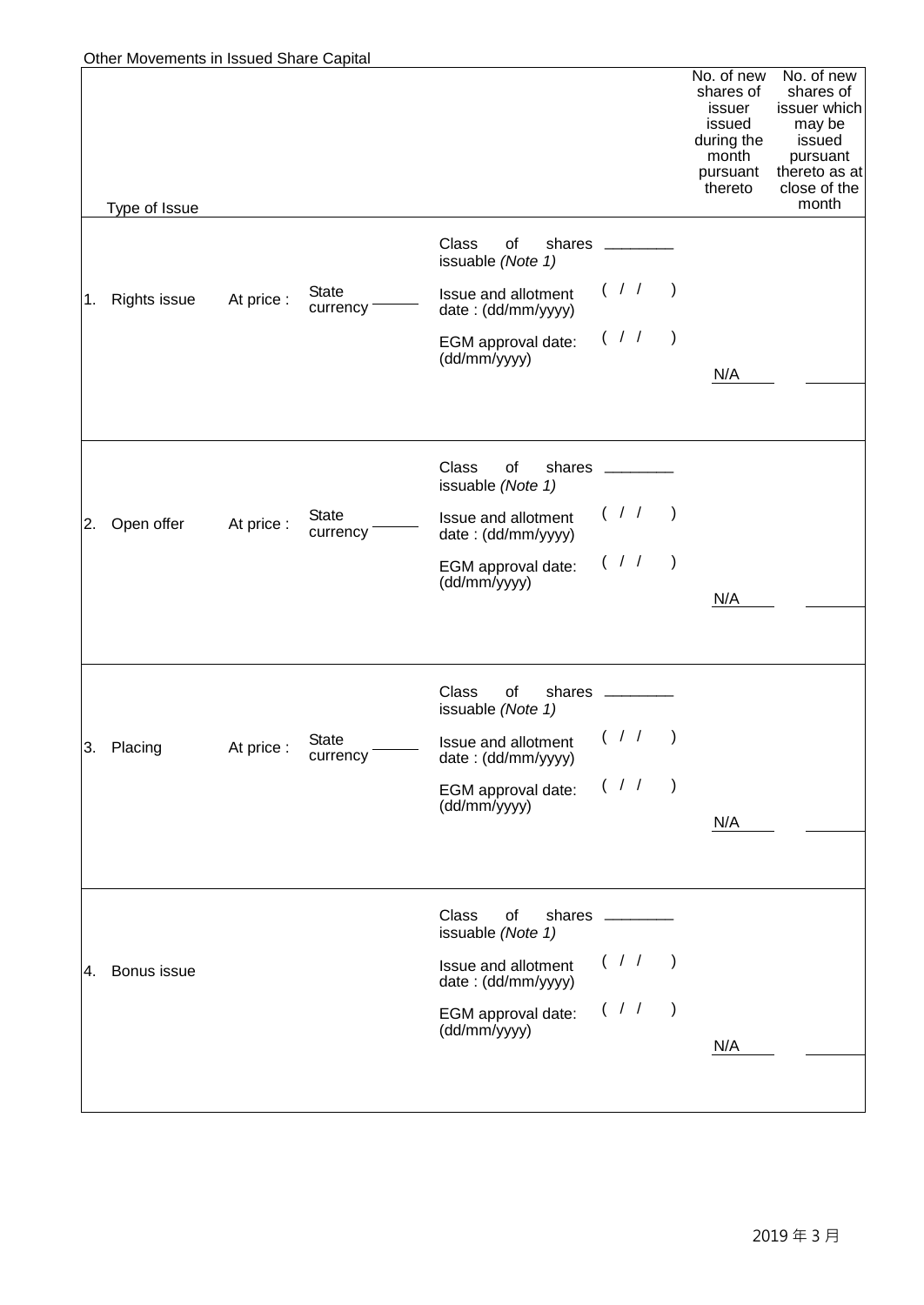|    | Type of Issue           |            |                          |                                                                            |             |               | No. of new<br>shares of<br>issuer<br>issued<br>during the<br>month<br>pursuant<br>thereto | No. of new<br>shares of<br>issuer which<br>may be<br>issued<br>pursuant<br>thereto as at<br>close of the<br>month |
|----|-------------------------|------------|--------------------------|----------------------------------------------------------------------------|-------------|---------------|-------------------------------------------------------------------------------------------|-------------------------------------------------------------------------------------------------------------------|
|    |                         |            |                          |                                                                            |             |               |                                                                                           |                                                                                                                   |
|    |                         |            | <b>State</b>             | <b>Class</b><br>shares _<br>of<br>issuable (Note 1)<br>Issue and allotment | (11)        |               |                                                                                           |                                                                                                                   |
| 5. | Scrip dividend          | At price:  | $curve$ ncy $-$          | date: (dd/mm/yyyy)                                                         |             |               |                                                                                           |                                                                                                                   |
|    |                         |            |                          | EGM approval date:<br>(dd/mm/yyyy)                                         | (11)        |               | N/A                                                                                       |                                                                                                                   |
|    |                         |            |                          | Class<br>of<br>shares<br>repurchased (Note 1)                              |             |               |                                                                                           |                                                                                                                   |
| 6. | Repurchase of<br>shares |            |                          | Cancellation date:<br>(dd/mm/yyyy)                                         | (11)        |               |                                                                                           |                                                                                                                   |
|    |                         |            |                          | EGM approval date:<br>(dd/mm/yyyy)                                         | (11)        |               | N/A                                                                                       |                                                                                                                   |
|    |                         |            |                          |                                                                            |             |               |                                                                                           |                                                                                                                   |
|    |                         |            |                          | Class<br>of<br>shares<br>redeemed (Note 1)                                 |             |               |                                                                                           |                                                                                                                   |
| 7. | Redemption of<br>shares |            |                          | Redemption date:<br>(dd/mm/yyyy)                                           | (11)        |               |                                                                                           |                                                                                                                   |
|    |                         |            |                          | EGM approval date:<br>(dd/mm/yyyy)                                         | $($ / /     | $\rightarrow$ |                                                                                           |                                                                                                                   |
|    |                         |            |                          |                                                                            |             |               | N/A                                                                                       |                                                                                                                   |
|    |                         |            |                          | Class<br>of<br>shares<br>issuable (Note 1)                                 |             |               |                                                                                           |                                                                                                                   |
| 8. | Consideration<br>issue  | At price : | <b>State</b><br>currency | Issue and allotment<br>date: (dd/mm/yyyy)                                  | $($ / $/$ ) |               |                                                                                           |                                                                                                                   |
|    |                         |            |                          | EGM approval date:<br>(dd/mm/yyyy)                                         | $($ / $/$   | $\rightarrow$ |                                                                                           |                                                                                                                   |
|    |                         |            |                          |                                                                            |             |               | N/A                                                                                       |                                                                                                                   |
|    |                         |            |                          |                                                                            |             |               |                                                                                           |                                                                                                                   |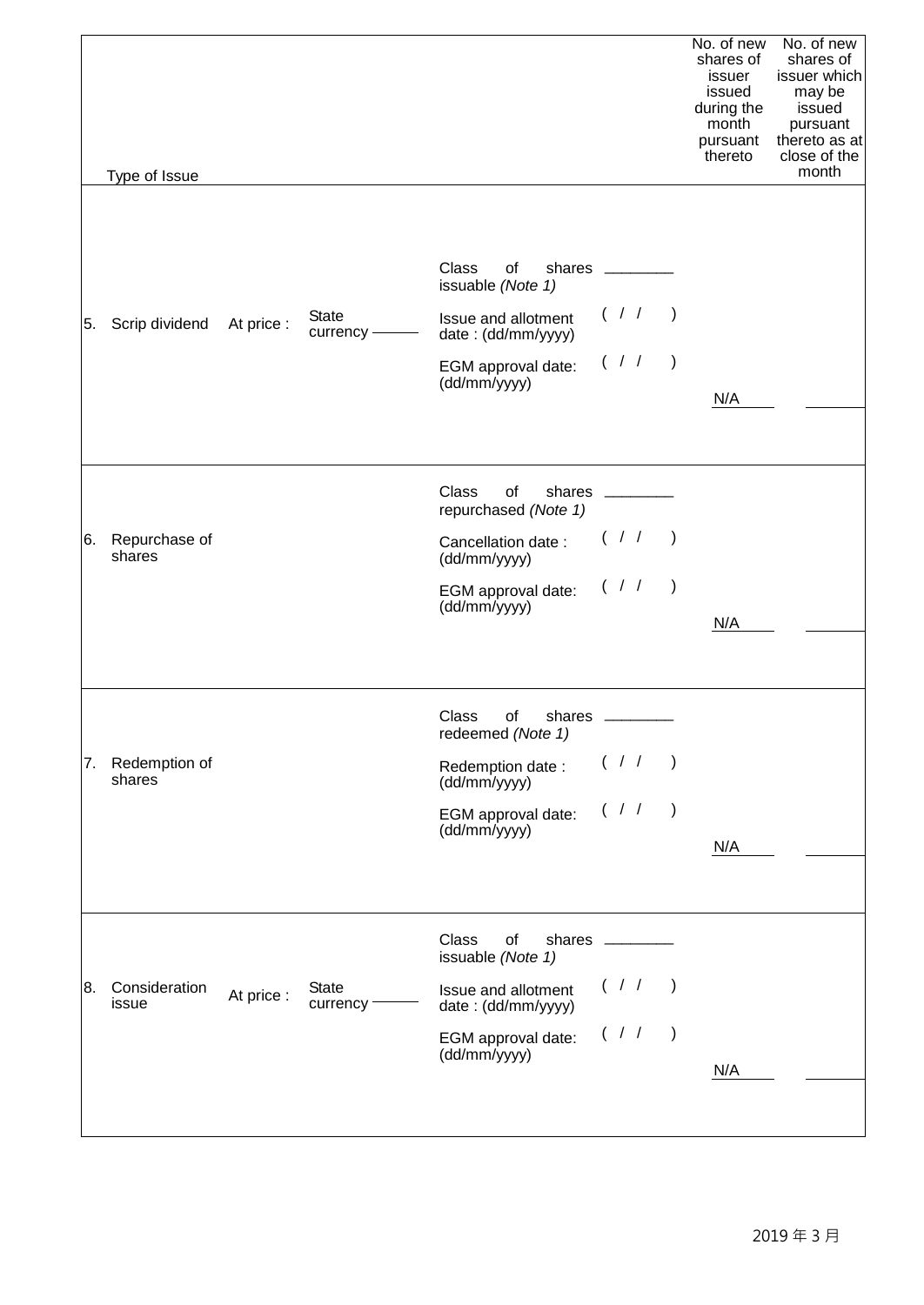|    | Type of Issue                            |                          |                                                                           | No. of new<br>shares of<br>issuer<br>issued<br>during the<br>month<br>pursuant<br>thereto | No. of new<br>shares of<br>issuer which<br>may be<br>issued<br>pursuant<br>thereto as at<br>close of the<br>month |
|----|------------------------------------------|--------------------------|---------------------------------------------------------------------------|-------------------------------------------------------------------------------------------|-------------------------------------------------------------------------------------------------------------------|
| 9. | Capital                                  |                          | Class<br>of<br>shares<br>issuable (Note 1)<br>(11)<br>Issue and allotment |                                                                                           |                                                                                                                   |
|    | reorganisation                           |                          | date: (dd/mm/yyyy)<br>$($ / $/$<br>$\rightarrow$                          |                                                                                           |                                                                                                                   |
|    |                                          |                          | EGM approval date:<br>(dd/mm/yyyy)                                        | N/A                                                                                       |                                                                                                                   |
|    |                                          |                          |                                                                           |                                                                                           |                                                                                                                   |
|    |                                          |                          | <b>Class</b><br>of<br>shares<br>issuable (Note 1)                         |                                                                                           |                                                                                                                   |
|    | 10. Other<br>(Please specify) At price : | <b>State</b><br>currency | $($ / $/$ )<br>Issue and allotment<br>date: (dd/mm/yyyy)                  |                                                                                           |                                                                                                                   |
|    |                                          |                          | $($ / $/$<br>$\rightarrow$<br>EGM approval date:<br>(dd/mm/yyyy)          | N/A                                                                                       |                                                                                                                   |
|    |                                          |                          | Total E.<br>(Ordinary                                                     |                                                                                           |                                                                                                                   |
|    |                                          |                          | shares) Nil                                                               |                                                                                           |                                                                                                                   |
|    |                                          |                          | (Preference shares) Nil<br>(Other class) Nil                              |                                                                                           |                                                                                                                   |

| Total increase / (decrease) in ordinary shares during the month (i.e. Total of A to E):<br>(1)                      | Nil |
|---------------------------------------------------------------------------------------------------------------------|-----|
| (2)                                                                                                                 | Nil |
| Total increase / (decrease) in preference shares during the month (i.e. Total of A to E):                           | Nil |
| Total increase / (decrease) in other classes of shares during the month (i.e. Total of A to<br>E):                  | Nil |
| (These figures should be the same as the relevant figures under II above ("Movements in Issued Share<br>Capital").) |     |

#### IV. Confirmations

We hereby confirm to the best knowledge, information and belief that, in relation to each of the securities issued by the issuer during the month as set out in Part III which has not been previously disclosed in a return published under rule 13.25A, it has been duly authorized by the board of directors of the listed issuer and, insofar as applicable:

*(Note 2)*

- (i) all money due to the listed issuer in respect of the issue of securities has been received by it;
- (ii) all pre-conditions for listing imposed by the Rules Governing the Listing of Securities on The Stock Exchange of Hong Kong Limited under "Qualifications of listing" have been fulfilled;
- (iii) all (if any) conditions contained in the formal letter granting listing of and permission to deal in the